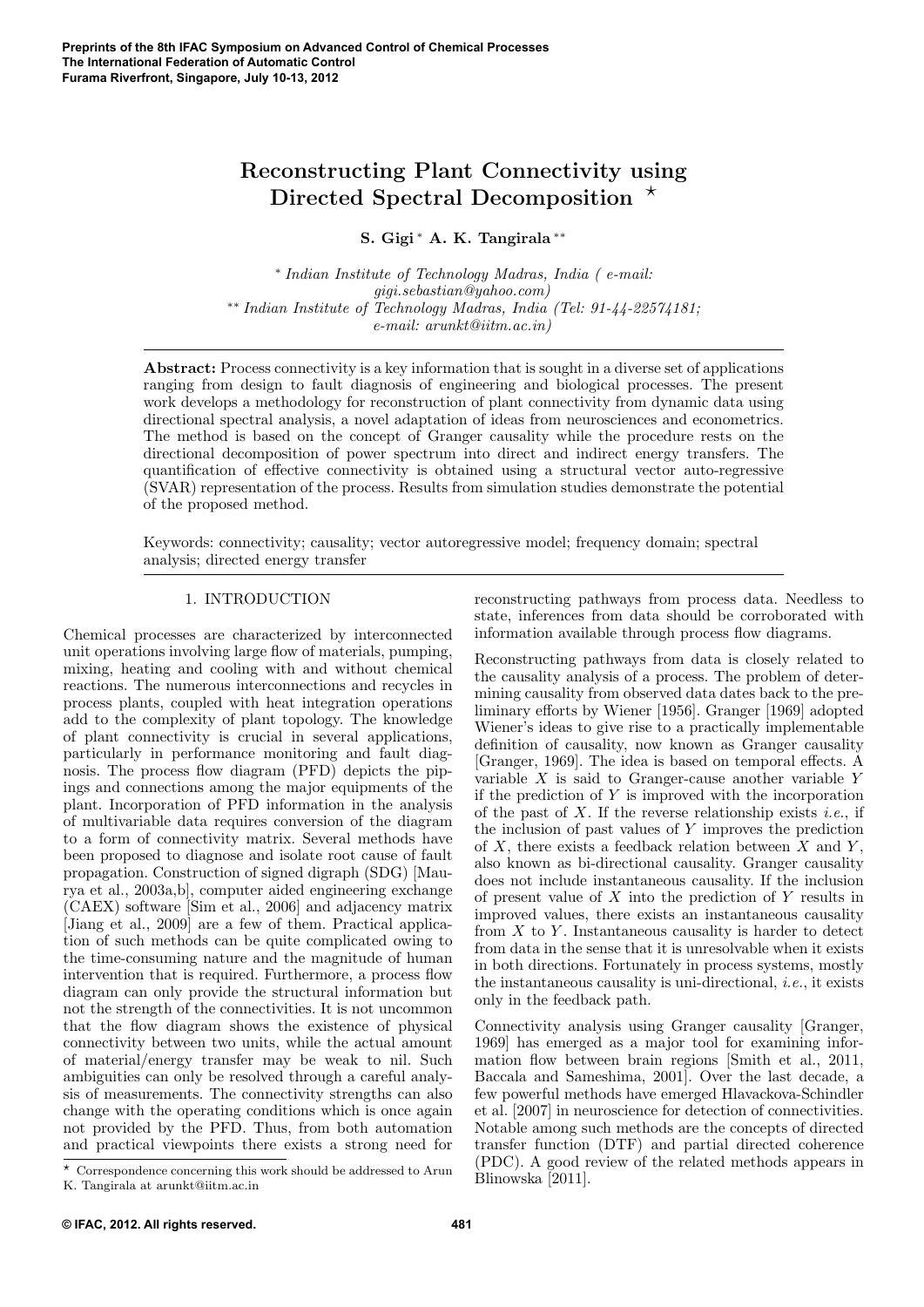Granger's concept of causality in its original form did not rest on any particular model for prediction. However, the presentation recommended the use of the vectorautoregressive (VAR) representation of the multivariable process due to its ease of estimation and implementation. Frequency-domain extensions of these concepts were largely propelled by the works of Geweke [1982] and Geweke [1984]. In neurosciences, the problem of determining causal relationships in frequency domain spectral factorization were brought forth by the works of Saito and Harashima [1981], Kaminski and Blinowska [1991] which gave birth to the concept of directed transfer function (DTF). The DTF measures how much a white-noise source  $e_i[k]$ (in a variable  $x_j[k]$ ) affects a variable  $x_i[k]$ . Baccala and Sameshima [2001] showed that the DTF measures the total influence, which includes influences on both direct and indirect pathways and therefore is not suited for structure determination; instead they proposed an alternative measure known as the partial directed coherence (PDC). PDC measures the direct influence between two variables and is therefore suited for structure determination. However, PDC and its variants [Baccala et al., 2007, Astolfi et al., 2006, Schelter et al., 2009] aid in structure determination but do not quantify the strength of connectivities in the sense of energy transfers as shown in the work by Gigi and Tangirala [2010]. The authors [Gigi and Tangirala, 2010] present exact expressions for the connectivity strengths in terms of energy transfers in the frequency domain by showing that the total energy (variance) transfer at any frequency between two variables in a multivariable process consists of direct, indirect and interference terms at that frequency.

The methods outlined in the foregoing discussion rest on the linear representations. Non-linear measures of causal dependence have also been reported in the literature [Hlavackova-Schindler et al., 2007]. Development of causal maps from plant data is reported in Bauer et al. [2007] where the authors detect the directionality of disturbance propagation using transfer entropy. The success of the method is demonstrated on two industrial case studies; however its implementation can be fairly cumbersome for large process and sensitive to the parameters of the algorithm. The estimation of transfer entropy is based on probability distribution function (PDF), which generally is considered as rigorous to estimate. Moreover, transfer entropy is a bivariate measure. As in several other applications, linear measures are preferable because of their ease of implementation and robustness to noise despite their restricted ability in handling highly non-linear processes [Blinowska, 2011]. The present work makes use of linear measures, specifically those mentioned above.

The main contributions of this work are, (i) an automated method to detect process connectivity under open-loop and closed-loop conditions and (ii) a measure of connectivity strength in the sense of energy transfer.

The remainder of this article is organized as follows. Section 2 provides the theoretical background of the developments in this work and a brief review of the concepts of DTF and PDC. Expressions for quantitative energy transfers and connectivity strengths are presented in Section 3. Simulation results are presented in Section 4. The article concludes with Section 5.

# 2. THEORETICAL BACKGROUND

#### 2.1 Spectral Factorization Theorem

The basis for the proposed method of analysis for plant topology is the well-known spectral factorization theorem [Gevers and Anderson, 1981]. The cross power spectral density matrix of a jointly (stationary) process  $\Phi(\omega)$  can be factored as

$$
\mathbf{\Phi}(\omega) = \mathbf{H}(\omega) \Sigma_e \mathbf{H}^*(\omega) \tag{1}
$$

where  $\Sigma_e$  is the covariance matrix of the innovations (white noise) driving the multivariate process. The term

$$
\mathbf{H}(\omega) = \begin{bmatrix} h_{11}(\omega) & h_{12}(\omega) & \dots & h_{1m}(\omega) \\ h_{21}(\omega) & h_{22}(\omega) & \dots & h_{2m}(\omega) \\ \vdots & \vdots & \ddots & \vdots \\ h_{m1}(\omega) & h_{m2}(\omega) & \dots & h_{mm}(\omega) \end{bmatrix}
$$
 (2)

is the transfer function matrix in the frequency domain. The superscript (.) <sup>∗</sup> denotes the Hermitian conjugate of a matrix. The factorization giving rise to  $H(\omega)$  is the key in determining the directionality of the energy transfer leading to topology construction. The spectral factor  $H(\omega)$ forms the vector moving average (VMA) model coefficient matrix, the calculation of which is achieved through time series vector auto-regressive (VAR) modelling.

# 2.2 VAR / VMA Models

Consider a multivariate process with  $m$  measurements denoted by the vector  $\mathbf{x} = \begin{bmatrix} x_1 & x_2 & \cdots & x_m \end{bmatrix}^T$ . Each variable is treated as an input as well as an output simultaneously. The idea is to express the evolution of the  $j<sup>th</sup>$  random variable,  $x_i$  as a result of two components (*i*) a (fictitious) random input  $e_i$  and (ii) the linear influence of its own past as well as the past states of the other variables. Mathematically, the representation of VAR model [Lutkepohl, 2005] is

$$
\mathbf{x}[k] = \sum_{r=1}^{p} \mathbf{A}_r \mathbf{x}[k-r] + \mathbf{e}[k]
$$
 (3)

where  $A_r$  is the matrix of auto-regressive coefficients at lag r and  $e[k]$  is an m-dimensional vector of white noise sequences. An important feature of the VAR model to be estimated is the model order  $(p)$ . The optimum model order is determined using standard theoretic information criteria such as the Akaike Information Criterion (AIC) and the Schwarz information criteria (SIC).

In VMA model the present value of the variable is expressed purely in terms of past and present shocks. An  $M^{th}$ order VMA process [Shumway and Stoffer, 2000, Priestley, 1981] is represented as,

$$
\mathbf{x}[k] = \sum_{r=1}^{M} \mathbf{H}_r \mathbf{e}[k-r] + \mathbf{e}[k]
$$
 (4)

where  $H_r$  is the VMA coefficient matrix. The estimation of  $H(\omega)$  is done from its relationship with VAR model in frequency domain, represented as

$$
\mathbf{H}(\omega) = \bar{\mathbf{A}}^{-1}(\omega) \quad \text{where} \tag{5}
$$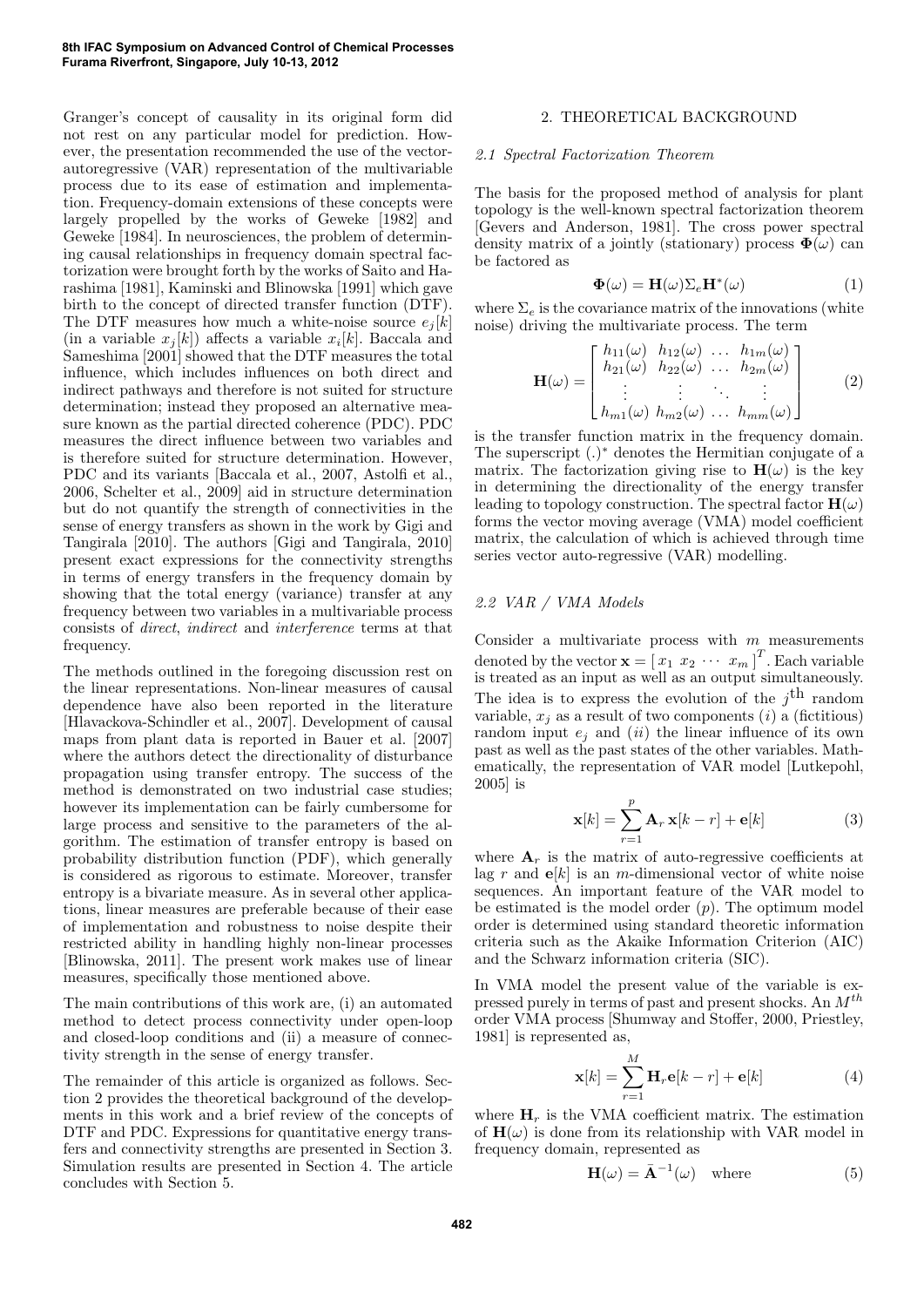$$
\bar{\mathbf{A}}(\omega) = I - \mathbf{A}(\omega) \quad \text{and} \tag{6}
$$

$$
\mathbf{A}(\omega) = \sum_{r=1}^{p} A_r z^{-r} |_{z=e^{j\omega}}
$$
 (7)

is the Fourier transform [Smith, 1997] of the VAR coefficients,  $A_r$ .

The model in  $(3)$  represents a strictly causal one *i.e.*, it does not account for instantaneous causality. In feedback control systems, the instantaneous causality is inevitable due to the presence of controller with proportional action. To account for instantaneous causality and correlated innovations, a structural VAR (SVAR) model given by,

$$
\mathbf{A}_0 \mathbf{x}[k] = \sum_{r=1}^p \tilde{\mathbf{A}}_r \mathbf{x}[k-r] + \mathbf{B} \mathbf{w}[k]
$$
 (8)

is appropriate. The matrix  $A_0$  contains the instantaneous relationships between the variables. The quantity  $w[k]$  is an m-dimensional vector of white noise sequences, with covariance matrix  $\Sigma_w = \mathbf{I}_{m \times m}$ . The SVAR model form is not unique since the multiplication by any positive definite matrix will give a mathematically valid model. This model can be converted to a unique reduced form as:

$$
\mathbf{x}[k] = \sum_{r=1}^{p} \mathbf{A}_0^{-1} \tilde{\mathbf{A}}_r \mathbf{x}[k-r] + \mathbf{A}_0^{-1} \mathbf{B} \mathbf{w}[k]
$$

$$
= \sum_{r=1}^{p} \mathbf{A}_r \mathbf{x}[k-r] + \mathbf{e}[k]
$$
(9)

From (3) and (8), with  $\Sigma_w = I_{m \times m}$  we get

$$
\Sigma_e = \mathbf{A}^{-1} \mathbf{B} \mathbf{B}^T \mathbf{A}^{-T} \tag{10}
$$

The model is generally evaluated in the reduced form and then converted to the structural form using suitable techniques [Lutkepohl, 2005, Pfaffe and Taunus, 2008, Tsay, 2010].

The quantities  $H(\omega)$  and  $\bar{A}(\omega)$  are used in estimating the linear relationships among the variables of the process.

## 2.3 DTF and PDC

The estimation of DTF and PDC is carried out by VAR modelling of the joint stationary representation of the process. The basic quantity required for estimating DTF and PDC is the white noise transfer function matrix  $H(\omega)$ . The DTF,  $\gamma_{ij}(\omega)$  from  $x_j$  to  $x_i$  is calculated as

$$
\gamma_{ij}(\omega) = \frac{h_{ij}(\omega)}{\sqrt{\sum_{j=1}^{m} |h_{ij}(\omega)|^2}} \tag{11}
$$

where  $m$  is the dimensionality of the multivariate timeseries. The DTF, being a decomposition of coherence provides the total (i.e., the sum of direct and indirect) directional influence of variables.

The PDC is defined as

$$
\pi_{ij}(\omega) = \frac{\bar{a}_{ij}(\omega)}{\sqrt{\bar{\mathbf{a}}^*_{.j}(\omega)\bar{\mathbf{a}}_{.j}(\omega)}} = \frac{\bar{a}_{ij}(\omega)}{\sqrt{\sum_{i=1}^m |\bar{a}_{ij}(\omega)|^2}} \qquad (12)
$$

It is a directional decomposition of partial coherence indicating the direct exchange of information.

Due to the normalization used, the sum of squared PDC values in a column at each frequency is unity. The same is applicable to the sum of squared DTF values at each frequency in a row. The normalization in the definition of DTF and PDC is a major difference between the two analysis techniques. The DTF is a quantitative measure of the net energy transfer [Eichler, 2006] whereas PDC is only a qualitative measure of direct energy transfer [Gigi and Tangirala, 2010]. Thus PDC can be used to determine the structure of the process. Even if a normalization similar to DTF as suggested in Schelter et al. [2009] is used for PDC, the magnitude of direct and indirect energy transfers cannot be obtained from a comparison of DTF and PDC values. The following section provides the methodology to arrive at the quantification of direct and indirect effects.

# 3. QUANTIFICATION OF CONNECTIVITY STRENGTHS

Reconstruction of connectivity from data requires three steps namely  $(i)$  detecting directed connectivity  $(ii)$  quantification of the strength of the connectivity and  $(iii)$ representation in suitable form.

#### 3.1 Quantification of energy transfers

The quantification of direct and indirect influences in terms of energy transfer is obtained by developing the corresponding direct/indirect transfer functions. In order to derive the expressions for transfer functions, Gigi and Tangirala [2010] use a method based on signal-flow graph representation of the process as VAR/VMA models supported by the mathematical derivations of the associated spectral relationships. The results are presented here with essential descriptions.

Total transfer function,

$$
h_{ij}(\omega) = \frac{(\text{adj}(\bar{A}(\omega)))_{ij}}{\text{det}(\bar{A}(\omega))}
$$
(13)

Direct transfer function,

$$
h_{D,ij}(\omega) = \frac{-\bar{a}_{ij}(\omega)\det(\bar{M}_{ji}(\omega))}{\det(\bar{A}(\omega))} \text{ for } i \neq j \qquad (14)
$$

$$
= h_{ij}(\omega) \qquad \text{for } i = j
$$

Indirect transfer function,

$$
h_{I,ij}(\omega) = h_{ij}(\omega) - h_{D,ij}(\omega)
$$
\n(15)

where  $\bar{M}_{ij}(\omega)$  is the minor of the matrix  $\bar{A}(\omega)$  and of size  $(m-2) \times (m-2)$ , obtained by eliminating both  $i^{th}$  and  $j^{th}$  row and column from  $\bar{A}(\omega)$ .

The magnitudes of energy transfers occuring directly and indirectly (through another variable) are obtained from the transfer functions. When there exists both direct and indirect transfer functions, there will be an interference term in the energy transfers, occuring due to the phase difference between the direct and indirect transfer functions [Gigi and Tangirala, 2010]. Hence, we have the total energy transferred from  $x_j$  to  $x_i$ , given by

$$
|h_{ij}(\omega)|^2 = (h_{D,ij}(\omega) + h_{I,ij}(\omega))(h_{D,ij}(\omega) + h_{I,ij}(\omega))^*
$$
  
=  $|h_{D,ij}(\omega)|^2 + |h_{I,ij}(\omega)|^2 + 2\Re(h_{D,ij}(\omega)h_{I,ij}^*(\omega))$   
=  $|h_{D,ij}(\omega)|^2 + |h_{I,ij}(\omega)|^2 + h_{IF,ij}(\omega)$  (16)

 $\implies$ Total energy transfer = Direct energy transfer + Indirect energy transfer + Interference effect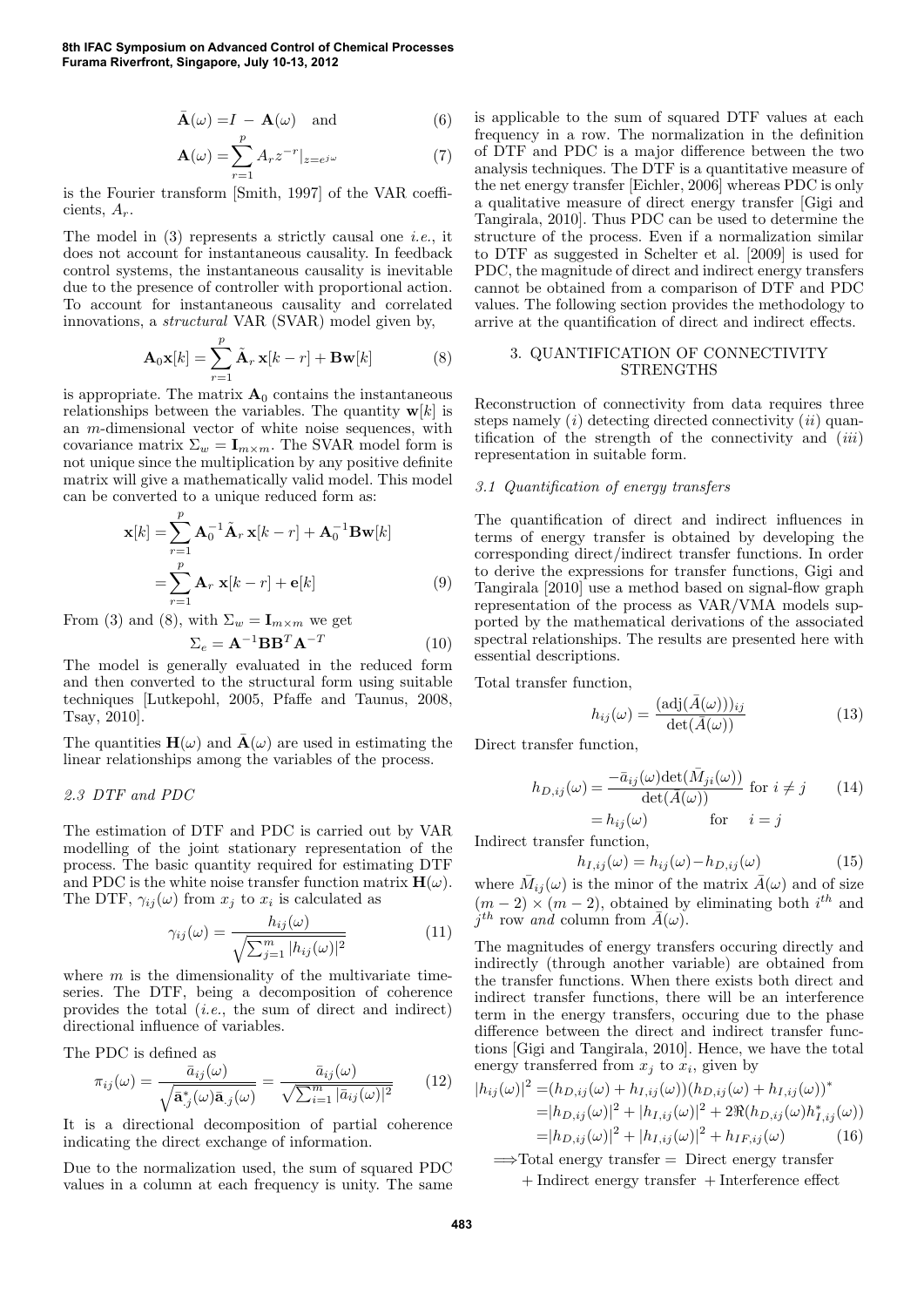where  $\phi_D$  and  $\phi_I$  represents the phase of direct and indirect transfer functions respectively and  $h_{IF,ij}(\omega)$  =  $2|h_{D,ij}(\omega)||h_{I,ij}(\omega)|\cos(\phi_D - \phi_I)$ . The direct energy transfer serves as a tool for structure determination of the process.

The direct energy transfer serves also as a tool for the determination of plant connectivity along with the strength. As mentioned in Section 2.2 in a joint representation of the process, each signal  $x_j$  is assumed to be driven by a distinct white noise driving force  $e_i$ . The source  $e_i$  affects  $x_j$  directly. Also the effect can be through some other signal(s)  $(e.g. e_j \rightarrow x_i \rightarrow x_j)$  termed as indirect effect. In addition,  $e_i$  affects signal other than  $x_i$  through direct and indirect paths. Once the information of direct connectivity is developed, the indirect pathways can be deduced.

#### 3.2 Connectivity Strengths

The strength of a directed connectivity is quantified in terms of the direct energy transfer. In general, connectivities can be measured and quantified using other measures as discussed extensively in Muskulus et al. [2009]. However, variance (second-order measures) is a popular choice, both from physical interpretation as well as implementation viewpoints.

To facilitate the comparison of strengths, an index  $\beta_{i,j}$ representing the strength of connection from source in  $x_j$ and sink in  $x_i$  is defined as

$$
\beta_{i,j} = \frac{\int_0^\pi |h_{D,ij}(\omega)|^2 d\omega}{\max\left(1, \quad \left(\int_0^\pi |h_{D,ij}(\omega)|^2 d\omega\right)_{\max, i\neq j}\right)}
$$
(17)

The index is zero if and only if the connectivity is zero. It provides a relative strength of links within the process. In order to prevent small values of strength causing an abnormal rise of the index, (e.g., in a diagonal system, all the off-diagonals will have small insignificant values for the numerator term  $\int_0^{\pi} |h_{D_{i,j}}(\omega)|^2 d\omega$  due to estimation errors) the minimum value of the denominator term is chosen as 1.

Detection of connectivity requires a significance limit on the index. A statistical development of significance limit is beyond the scope of this work. Hence, a threshold limit for the strength of the connectivity as 0.015 is estimated through Monte Carlo simulations. A low value, say, strength  $< 0.015$  indicates the connection is weak enough to be treated as insignificant. The strength estimated is always positive and represents the effective strength of connectivity under the prevailing operating conditions. The effective connectivity permits one to allow due weighting to strong connections. The calculated values stored in a matrix form is suited for automated analysis. On the other hand, a graphical representation aids in easier understanding of the process nature.

#### 3.3 Estimation

The developed model can be considered essentially as constituting of two parts, the coefficients representing the plant model  $i.e.,$  **H** matrix, and the innovation covariance matrix,  $\Sigma_e$  denoting the noise model. There can be three different situations.

(i)  $\mathbf{A}_0 = I$  and  $\Sigma_e$  diagonal. In this case the plant model and the noise model are uniquely identifiable.

(*ii*)  $A_0 \neq I$  and  $\Sigma_e$  diagonal. This situations arises due to the presence of instantaneous relationships among the variables. If the positions of instantaneous causality are known, both plant and noise models are identifiable. In essence, the identifiability is provisional.

(iii)  $\mathbf{A}_0 \neq I$  and  $\Sigma_e \neq I$ . This condition arises due to correlated innovations with or without the presence of instantaneous causality. There are identifiability constraints when the effects of instantaneous causality and correlated noise coincide. The direction of the causal relationships in the noise model can be resolved only if process knowledge is available. Also, it is not possible to distinguish between the effects due to instantaneous causality and noise correlation.

The instantaneous causality is basically an integral part of the plant model. Incorporation of instantaneous causality into the plant model is achieved by converting the RVAR model (3) to SVAR (8) form. A worthwhile point with reference to control systems is that, instantaneous causality can exist exclusively due to feedback control and recycle streams. As the feedback loops (due to proportional controller, which acts as a gain element) and recycle streams are known, the corresponding knowledge on the instantaneous causalities are available.

Once the instantaneous causality information,  $A_0$  is extracted, the revised noise covariance matrix is calculated as  $\tilde{\Sigma}_e = \mathbf{A}_0 \Sigma_e \mathbf{A}'_0$  where  $\Sigma_e$  is the innovation covariance matrix of the RVAR model. The significance of off-diagonal terms in  $\tilde{\Sigma}_e$  provides the information on correlated innovations. If the correlated innovations are present, a further scaling of the SVAR model with the inverse of the Cholesky factor of  $\tilde{\Sigma}_e$  (*i.e.*, B matrix) is used to account for them. This corresponds to the AB form of SVAR model.

The approach adopted in this work assumes that, the data has sufficient excitation. Under this condition, irrespective of the noise model, the plant model and noise model are estimated correctly. This means that the predictable part is captured well by the model. Hence, once the effects of instantaneous causality are accounted for, the model can be considered as one with a unit variance white noise driving force in all channels. This implies that the diagonals of both A and B matrices in SVAR model can be assigned as unity.

#### 4. SIMULATION RESULTS

The example below shows an open loop VAR model.

$$
\begin{bmatrix} x_1[k] \\ x_2[k] \\ x_3[k] \end{bmatrix} = - \begin{bmatrix} 0.5 & 0 & 0 \\ 0.2 & 0.3 & 0 \\ 0.1 & 0.3 & 0.4 \end{bmatrix} \begin{bmatrix} x_1[k-1] \\ x_2[k-1] \\ x_3[k-1] \end{bmatrix}
$$

$$
- \begin{bmatrix} 0.3 & 0 & 0 \\ 0 & 0.2 & 0 \\ 0.2 & 0 & 0.4 \end{bmatrix} \begin{bmatrix} x_1[k-2] \\ x_2[k-2] \\ x_3[k-2] \end{bmatrix} + \begin{bmatrix} e_1[k] \\ e_2[k] \\ e_3[k] \end{bmatrix} \quad (18)
$$

The direct effects for the process are calculated from the data of the process and is represented in figure 1. The direct energy transfer plots reflect the structure of the process. The strength of the connectivities are estimated. The

x1**1** x12 x11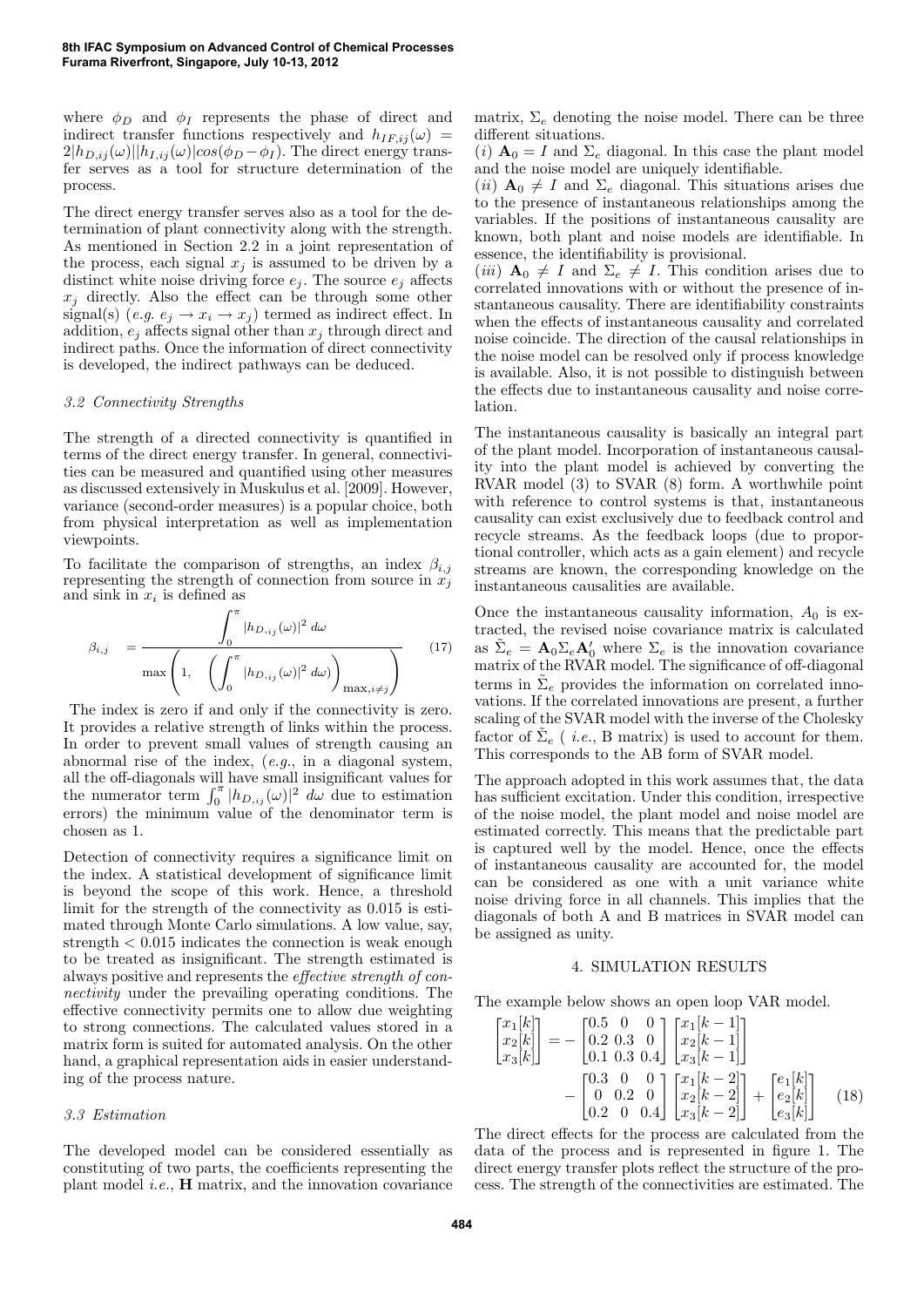**8th IFAC Symposium on Advanced Control of Chemical Processes Furama Riverfront, Singapore, July 10-13, 2012**



Fig. 1. Direct energy transfer among signals for example 1 x-axis: Frequency (0 to  $\pi$ ); y-axis: Magnitude of direct energy transfer

topology reconstructed is shown along with the relative strength of connectivities (within the process) in Figure 2. The connectivities matches with the structure of the process. The values shown are normalized to provide a comparitive value within the process.



Fig. 2. Connectivity strength for example 1

### Example 2

Now, the process in example 1 is modified to give a mutual lagged relationship between  $x_1$  and  $x_2$ . This gives a VAR process with closed loop structure given by

$$
\begin{bmatrix} x_1[k] \\ x_2[k] \\ x_3[k] \end{bmatrix} = - \begin{bmatrix} 0.5 & 0.3 & 0 \\ 0.2 & 0.3 & 0 \\ 0.1 & 0.3 & 0.4 \end{bmatrix} \begin{bmatrix} x_1[k-1] \\ x_2[k-1] \\ x_3[k-1] \end{bmatrix}
$$

$$
- \begin{bmatrix} 0.3 & 0 & 0 \\ 0 & 0.2 & 0 \\ 0.2 & 0 & 0.4 \end{bmatrix} \begin{bmatrix} x_1[k-2] \\ x_2[k-2] \\ x_3[k-2] \end{bmatrix} + \begin{bmatrix} e_1[k] \\ e_2[k] \\ e_3[k] \end{bmatrix} \quad (19)
$$

The relative strength of connectivities are shown in Figure 3. The results show the connection form  $x_2$  to  $x_1$  and the topology corresponds to the structure of the process.



Fig. 3. Connectivity strength for example 2

#### Example 3

As a third example for topology reconstruction the data generated from a discrete domain multivariable non-VAR



Fig. 4. Connectivity strength for example 3

process shown in Table 1 is used. The process has three inputs  $u_j$  and four outputs  $y_i$ . The pairs  $(y_1, u_1)$  and  $(y_2, u_2)$  have feedback relationships with instantaneous causality. The nature of the transfer function in the feedback loop (proportional integral controller) introduces instantaneous causality from output to input (due to the proportional action.) The process is simulated in SIMULINK/MATLAB to create the data. The data is represented as

$$
\mathbf{x} = [y_1 \ y_2 \ y_3 \ y_4 \ u_1 \ u_2 \ u_3]^T
$$

The index is calculated by (17). The relative connectivity strengths are shown in Figure 4. The connectivity values reflects the transfer function relationships.

This process has instantaneous causality from  $y_1 \rightarrow y_1$ and  $y_2 \rightarrow u_2$ . If the connectivities are estimated from the RVAR model (strictly causal), without accounting for the instantaneous causality in  $A_0$  matrix, these connections will remain undetected in the analysis. The results are not shown due to space constraints.

# 5. CONCLUSIONS

This work presents a topology reconstruction method based on causality analysis in frequency domain. The signal flow path is determined from a quantification of energy transfer into direct and indirect contributions among the signals. The direction and relative strength of the connectivity are derived from the magnitude of direct energy transfer. The methodology relies on spectral factorization result, while the estimation of the spectral factor uses a VAR modelling approach. The method is fairly robust to the order of the model, which is a desirable feature.

Simulation results demonstrate the promise that this method holds in reconstructing and quantifying plant connectivities from data in an automated manner. Future works include extensive testing of the proposed method to industrial processes and refinements of the quantification of connectivity strengths. A refinement of the threshold for connectivity through surrogate data analysis should provide better results. In conclusion, it may also be remarked that the methodology rests on second-order measures of connectivity. Therefore, extensions using other distance measures is also envisaged.

#### REFERENCES

L. Astolfi, F. Cincotti, D. Mattia, M. G. Marciani, L. Baccala, F. de Vico Fallani, S. Salinari, M. Ursino,